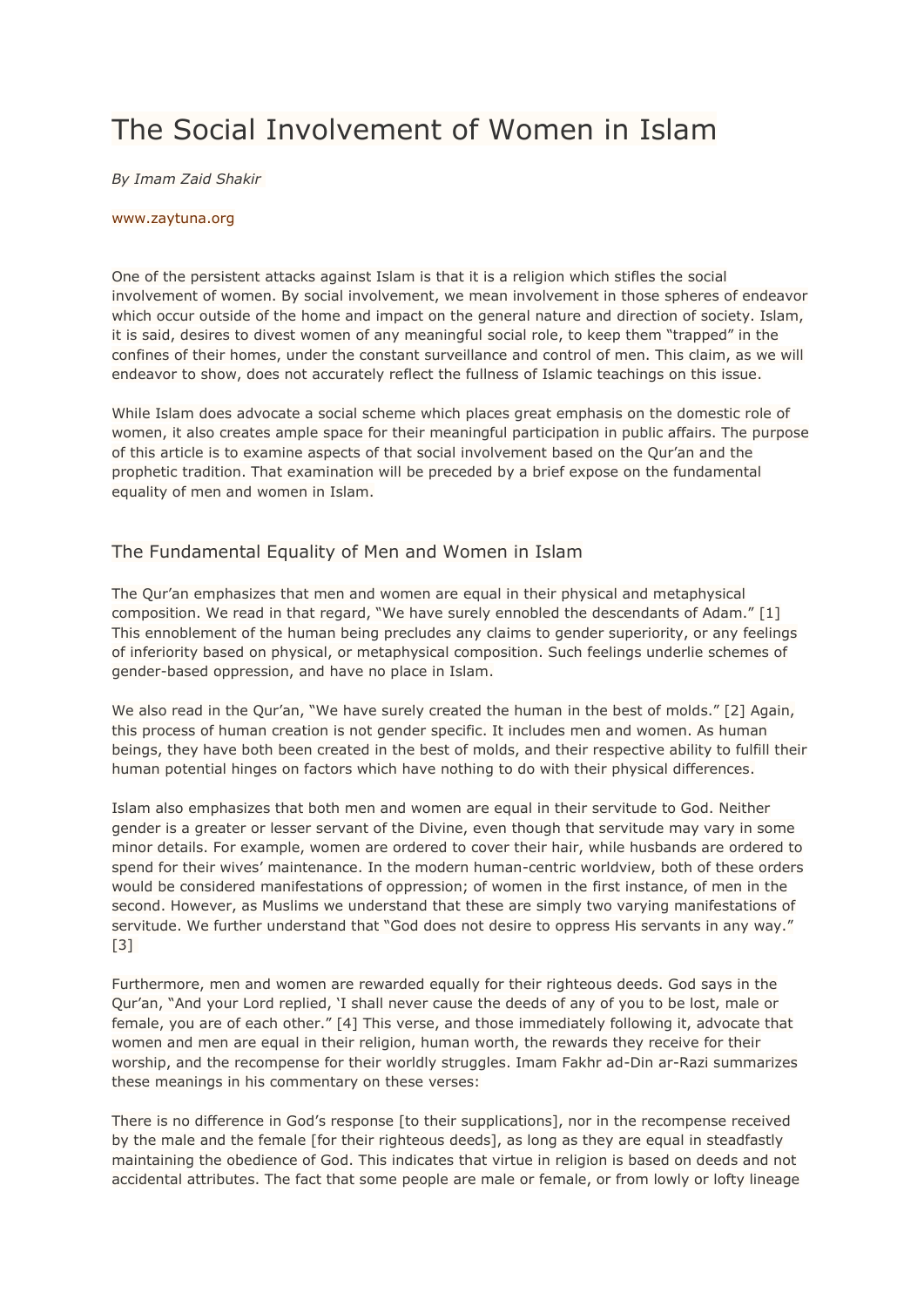has no bearing in this area. [5]

A related verse mentions that this fundamental equality also pertains in terms of their susceptibility to the punishment of God as a consequence of transgression. God says, "Whoever does wrong will be recompensed accordingly. And whoever does good, male or female, as long as they are believers, they will enter Gardens, provided for therein without stint." [6]

Even if one believed that men are "better" than women, that belief has no meaning in practical terms, as a particular woman can be better than a particular man, based on her deeds and actions. Similarly, the generality of women can be better than the generality of men in a particular time and place. The great grammarian, Ibn Hisham al-Ansari, elucidates this point in his explanation of the use of the definite article in the Arabic language. He says:

The definite article is for demarcating a category. Hence, your saying, "The man is better than the woman," if you do not mean by that statement a particular man or a particular woman. Rather, what you mean is that the [former] category in and of itself is better [than the latter]. It is not correct to say that every single man is better than every single woman, because reality contradicts that. [7]

Hence, there is no basis in Islam, if it is properly understood, for any woman to believe that she is inferior to any man. The deeds of the individual are what distinguishes him or her. One whose deeds are best, be he male or female, is best. As God proclaims, "The most noble of you with God is the most pious." [8]

### The Social Involvement of Women

God says in the Qur'an, "Those who when we give them authority on earth, establish regular prayers, pay the poor due, command good, and forbid wrong. And unto God is the end of all affairs." [9] This verse presents four pillars of an Islamic social order, specifically:

Establishing regular prayer. Paying the poor due. Commanding the good. Forbidding the wrong. In a functional Islamic society women share all of these duties with men. This is made clear from the following verse in the Qur'an:

"The believing men and women are supportive and protective friends unto each other. They enjoin the right, forbid the wrong, establish regular prayer, pay the poor due, and are dutifully obedient to God and His Messenger. They will receive the Mercy of God. Surely, God is Almighty, Wise." [10]

In this verse, the four duties mentioned above are restated, and then mentioned as being undertaken by both men and women. The socio-political implications of this verse are made clear to us if we consider that the relationship it articulates between men and women is one of tremendous relevance in the greater societal sphere. This relationship is described by the Arabic term "Wilaya." This term is defined by al-Fayruzabadi in al-Qumus, one of the most authoritative Arabic dictionaries, as involving, "Planning, governance, and authority." [11] In all of these duties, men and women support and strengthen each other, as Ibn Kathir, among others, makes clear in his commentary on this verse. [12] The result of such a healthy relationship between the sexes would be a strong, balanced, just, and pious society.

The political implications of commanding the good and forbidding the wrong are further clarified by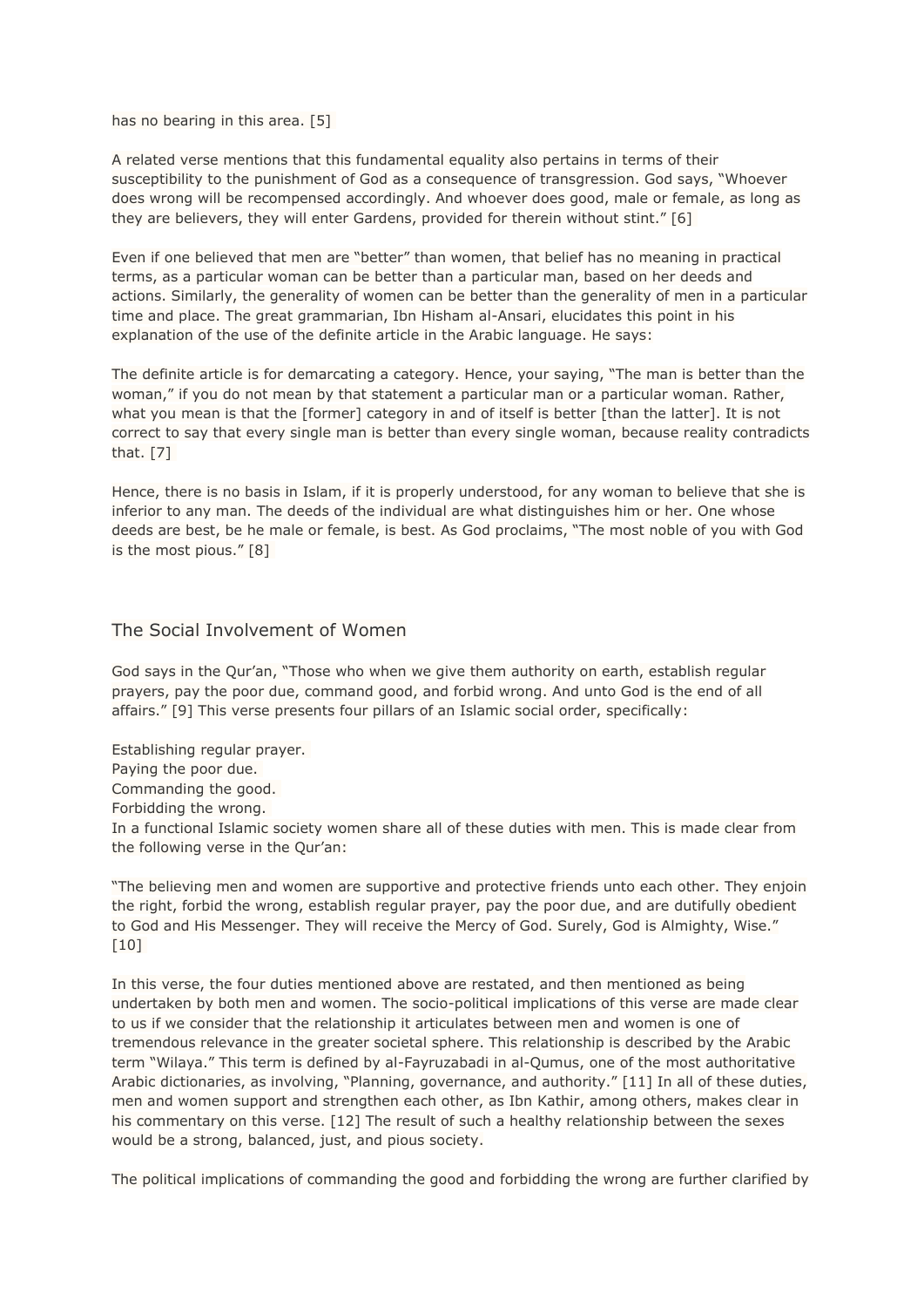the wording of the Second Oath of 'Aqaba, which is referred to as the Oath of War, because of its clear political implications. This oath is distinguished from the First Oath of 'Aqaba, which focused on issues related to personal piety and individual conduct, and was known as the Oath of the Women. [13] The former oath, as related by Ibn Hisham, reads as follows:

The Prophet, Peace and Blessings of God upon him, spoke. He recited the Qur'an, invited [people] to God, encouraged them to accept Islam, and then said: "I take the oath from you that you protect me as you protect your women and children." Al-Bara' b. Ma'rur took his [blessed] hand and said, "Yes, O Messenger of God! We will protect you as we protect our womenfolk and our very souls! We take the oath from you O Messenger of God! We are a warrior people, armed with weapons we have inherited over long generations. [14]

In addition to the men taking this oath, which clearly delineates socio-political duties and obligations, it was also entered into by two women, Umm 'Umarah Nusayba bint Ka'b, and Umm Muni' Asma' bint 'Amr, and accepted from them by the Prophet, Peace and Blessings of God be upon him. [15] This is a clear proof that both men and women are equal partners in the Islamic social project. From this general description of the social involvement of women in a Islamic society, we wish to move to specific examples.

## Women Fighting to Protect Islam

During the Battle of Uhud, Umm 'Umara Nusayba bint K'ab, one of the women present at the Second Oath of 'Aqaba, valiantly defended the Messenger of God, sustaining twelve wounds in the process. She nearly killed Ibn Qami'a, one of the fiercest warriors in the opposing force. After the fray, the Prophet, Peace and Blessings of God be upon him, praised her courage and skill. [16] This affirmation from the Prophet, Peace and Blessings of God be upon him, prevents anyone from denying the permissibility of women fighting under similar circumstances, even if other prophetic traditions argue against such fighting being obligatory for them. [17]

The Prophet, Peace and Blessings of God be upon him, also gave tidings to Umm Haram bint Mulham that she would fight in a naval battle. This came after she sought his permission to go forth in a military campaign. She subsequently married Ubada b. as-Samit, and participated with him in a naval expedition. [18] The fact that her participation in that battle occurred with the foreknowledge and permission of the Prophet, Peace and Blessings of God be upon him, is again a powerful argument against those who would refuse to acknowledge the permissibility of this and far lesser significant types social involvement.

It is a well-known principle in the Divine Law that in the face of a direct invasion of a Muslim land by non-Muslim forces, it is mandatory for every able-bodied woman to join the Muslim defenses to repulse the aggressor. [19] As a general practice, the Prophet, Peace and Blessings of God be upon him, would bring women along on military campaigns to function as nurses and to undertake other support and logistical roles. [20] 'Aisha, Umm Sulaym, Umm Salit, and many others distinguished themselves performing such duties.

## Direct Participation of Women in the Political Process

If we can generally define the political process of a particular society as the method by which publicly binding decisions are made, then it is clear that women were an integral part of the political process in the polity presided over by the Prophet Muhammad, Peace and Blessings of God be upon him. An example of this would be the Prophet, Peace and Blessings of God be upon him, accepting the advise of his wife, Umm Salama, to go out and sacrifice his animal then shave his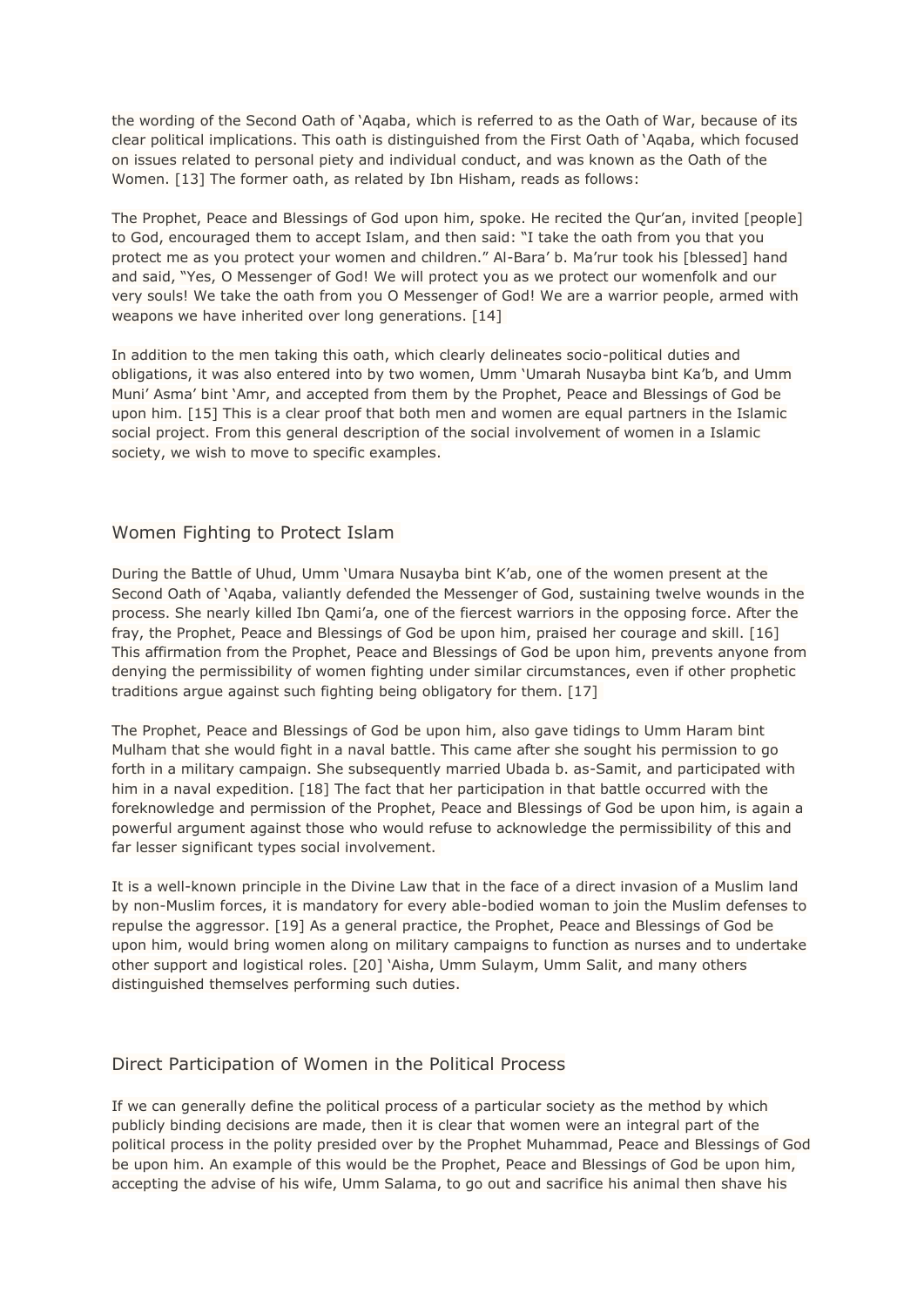head during the crisis which occurred at al-Hudaybiyya. All of the companions, dissatisfied with the conditions of the treaty that had been struck between the Prophet, Peace and Blessings of God upon him, and his enemies, refused his order to end their lesser pilgrimage. However, when they saw the Prophet, Peace and Blessings of God be upon him, undertake the rites of release they quickly followed suit. Hence, it was the counsel of a woman which ended one of the greatest political crisis yet to occur in the nascent Islamic state. [21]

A similar example can be taken from an incident which occurred during the conquest of Makka. Umm Hani' bint Abi Talib, the sister of Imam 'Ali, granted an oath of protection to two idolaters who had actually fought the advancing Muslim forces. When she informed the Prophet, Peace and Blessings of God be upon him, of that, he responded, "We give our collective oath of protection to anyone you have pledged to protect, Umm Hani'." [22] This act of Umm Hani' was a state-level political edict which was affirmed by the Prophet, Peace and Blessings of God be upon him. These and many other examples clearly indicate that the social involvement of women in Islam reaches the highest levels of public affairs

The social involvement of Muslim women is further illustrated by the controversial issue of 'Aisha leading a military campaign to seek retribution for the murder of 'Uthman ibn 'Affan, the third leader of the Muslim community after the passing of the Prophet, Peace and Blessings of God be upon him. 'Aisha did not enjoy universal support in the endeavor. Among those refusing to endorse 'Aisha's mission was Abu Bakra. [23] He based his refusal on a tradition he had heard from the Prophet, Peace and Blessings of God be upon him, mentioning that a people who depute their affair to a woman will never succeed. That tradition reads as follows:

In the days prior to the Battle of the Camel, God benefited me from a prophetic tradition I [recalled] hearing from the Prophet, Peace and Blessings of God upon him. [24] When it reached the Prophet that the Persians had elevated the daughter of Kisra to the throne, he said, "A people who depute their affair to a woman will never succeed." [25]

Hence, Abu Bakra deduced that 'Aisha's effort was futile. However, this conclusion was not shared by other companions, many of them more learned than Abu Bakra. 'Aisha, a great jurist in her own right, agreed to lead the expedition. Talha and al-Zubayr, two of the ten specifically promised Paradise, supported her decision. Hence, from this earliest time, there was a difference of opinion as to the scope and parameters of a woman's leadership.

This difference of opinion occurring amongst the Companions, concerning the extent of a woman's political authority continued among latter jurists. While they agreed on the prohibition of a woman ascending to the highest office in the Islamic state, the Caliphate, they differed concerning other high level positions. For example, Imam al-Tabari and Ibn Hazm considered it permissible for women to serve as judges, unconditionally. Imam Abu Hanifa viewed it permissible for a woman to serve as a judge in those issues where her witness is accepted. Others viewed it as being impermissible for a woman to serve in the judiciary under any circumstances. [26]

We should note that the interpretation of the Prophet's, Peace and Blessings of God be upon him, words concerning the outcome of a woman's leadership, may involve intangibles which we are incapable of comprehending. In that context, they might not be the expression of a binding historical law. Were it the expression of such a law, it would seemingly be contradicted by events which occurred both before and after its utterance.

As for pre-Islamic times, the Qur'an itself relates the story of Bilqis, the legendary Queen of Sheba. She is mentioned in the Qur'an as attaining worldly success, [27] and as eventually accepting Islam. Ibn Kathir mentions that she commanded a council of 312 delegates, each of whom represented 10,000 men. [28] She was a very successful leader, and her people prospered under her reign.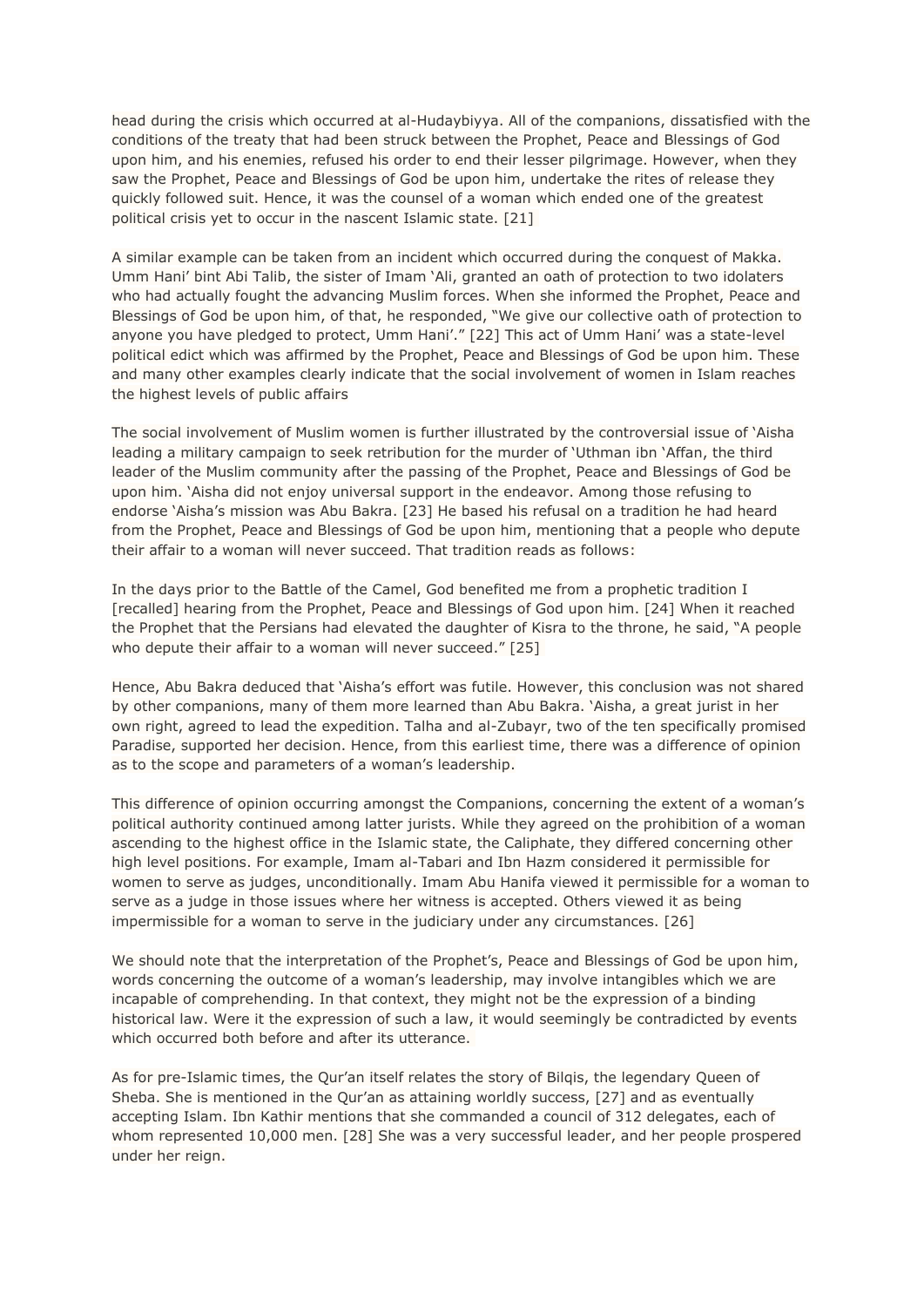After the time of the Prophet, Peace and Blessing of God be upon him, there are similar instances of successful woman leaders. Both in general, and in specific military campaigns, of the type undertaken by 'Aisha. In this latter category, we could mention the British rout of the Argentines during the 1982 Falklands War. That victory occurred at a time when England was under the leadership of two women, Queen Elizabeth II, and Prime Minister Margaret Thatcher.

These two examples in no way contradict the statement of the Prophet, Peace and Blessings of God be upon him, "A people who depute their affairs to a woman will never succeed," if we accept that the tradition in question has an interpretation beyond our superficial understanding. Surely, God knows best.

In conclusion, Islam is for all people, all times, and all places. It is flexible enough to accommodate many different types of societies, and societal arrangements. It advocates a balanced social order where men and women occupy largely complimentary roles. Although these roles are not always "equal" as we have come to use that term in the context of contemporary analyses of gender relations, they have enough flexibility to accommodate the dignified social involvement of women. The examples used in our brief analysis could have been expanded to include areas such as seeking knowledge, teaching, commerce, business, professions, and other realms. However, what we have mentioned should suffice to show that claims which posit that Islam denies women a space for meaningful social involvement are both misleading and inaccurate.

Imam Zaid Shakir

Hayward, CA

04.01.04

--------------------------------------------------------------------------------

[2] Al-Qur'an 95:4

[3] Al-Qur'an 40: 31

[4] Al-Qur'an 3:195

[5] Fakhr ad-Din ar-Razi, at-Tafsir al-Kabir, (Beirut: Dar Ihya at-Turath al-'Arabi, 1417/1997), vol. 3, p. 470.

[6] Al-Qur'an 40:40

[7] Ibn Hisham al-Ansari, Qatr an-Nada wa Ball as-Sada, ed. Muyiddin 'Abdul Hamid (Sayda, Lebanon: al-Maktaba al- 'Asriyya, 1421/2000), p. 135.

[8] Al-Qur'an 49:13

[9] Al-Qur'an 22:41

[10] Al-Qur'an 9:75

[11] Tahir Ahmad az-Zawi, Tartib al-Qamus al-Muhit, (Beirut: Dar al-Fikr, n.d.), vol.4, p. 658.

[12] See, for example Ibn Kathir, Tafsir al-Qur'an al-'Adhim, (Sayda, Lebanon: Al-Maktaba al-'Asriyya, 1421/2000) vol. 2, p. 336.

[13] For an English language account of these two oaths in see Martin Lings, Muhammad: His Life Based on the Earliest Sources, (Cambridge: The Islamic Texts Society, 1997), pp. 108-112.

[14] Ibn Hisham al-Mu'afiri, As-Sirah an-Nabawiyyah, (Beirut: Dar al-Fikr, 1410/1994), vol. 2, p. 75.

<sup>[1]</sup> Al-Qur'an 17:70